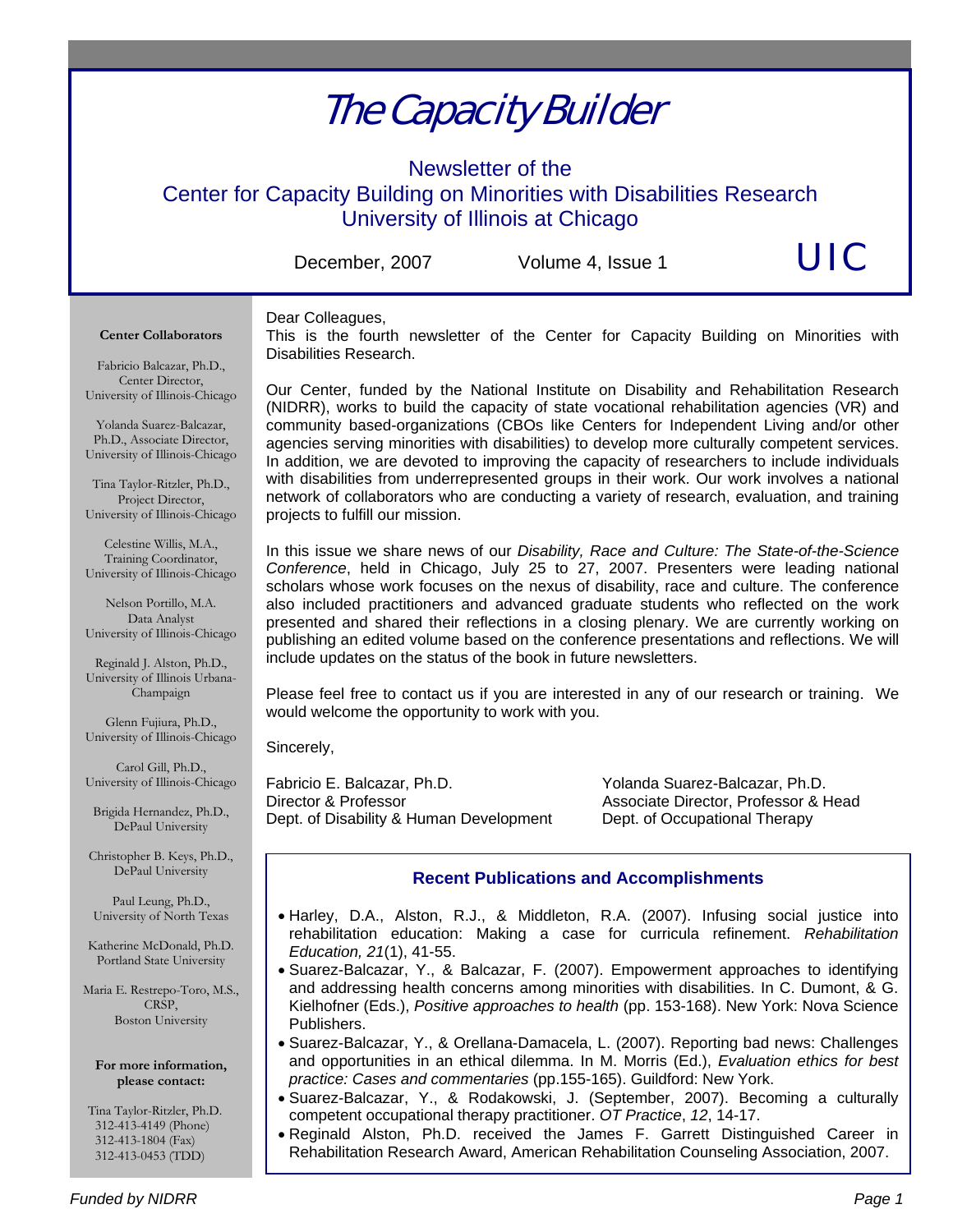## *Disability, Race and Culture: The State-of-the-Science Conference* **Chicago, Illinois, July 25 to 27, 2007**

#### **THE CONFERENCE WAS CO-SPONSORED BY:**

- The National Institute on Disability and Rehabilitation Research (NIDRR) through a grant to the Center for Capacity Building on Minorities with Disabilities Research (the Center);
- The University of Illinois at Chicago's (UIC) Department of Disability and Human Development, Office of the Dean of Applied Health Sciences and Department of Occupational Therapy; and
- DePaul University's Department of Psychology and College of Liberal Arts and Sciences.

#### **CONFERENCE GOALS:**

- To provide an interactive forum for sharing state-of-the-science research concerning the juncture of disability, race, and culture among researchers, students, service providers, and people of color with disabilities.
- To prepare and publish a book based on the conference presentations and the perspectives of participants.

#### **CONFERENCE FORMAT:**

The conference included an evening reception on July 25<sup>th</sup> and full days on July 26<sup>th</sup> and 27<sup>th</sup>. It included two keynote addresses and 12 presentations by leading scholars, as well as three reaction panels of researchers, practitioners and recent doctorate and graduate students. In all, 77 people attended.

#### **OPENING RECEPTION, JULY 25:**

The opening reception on the evening of July 25 launched the conference. One hundred people attended, including conference participants, Center collaborators and agency partners, and invited guests. Music was played by Horacio Esparza and a light dinner and cocktails were served. Remarks were made by Michael Tanner, Ph.D., Provost, UIC; Charlotte (Toby) Tate, Ph.D., Dean, College of Applied Health Sciences, UIC; Tamar Heller, Ph.D., Chair, Department of Disability and Human Development, UIC; Yolanda Suarez-Balcazar, Ph.D., Head, Department of Occupational Therapy, UIC; Christopher Keys, Ph.D., Chair, Department of Psychology, DePaul University; Karen Tamley, Mayor's Office for People with Disabilities, City of Chicago; Grace Hou, Assistant Secretary, Illinois Department of Human Services; Teresa Garate, M.Ed., Chief of Staff, Office of Specialized Services, Chicago Public Schools; and Fabricio Balcazar, Ph.D., Professor, Department of Disability and Human Development, and Director of the Center, UIC.



#### **KEYNOTE ADDRESS ON JULY 26:**

*Disability, Ethnicity and Identity* by Carol Gill, Ph.D., UIC, and William Cross, Ph.D., City University of New York.

#### **PRESENTATIONS ON JULY 26:**

- *A Conceptual Framework for Cultural Competence: Evidence of Organizational Impact* by Fabricio Balcazar, Ph.D., Celestine Willis, M.A., Yolanda Suarez-Balcazar, Ph.D., UIC; Paul Leung, Ph.D., North Texas University; Rooshey Hasnain, Ed.D., University of Massachusetts; and Francisco Alvarado, M.A., Division of Rehabilitation Services, Illinois Department of Human Services.
- *Providing Rehabilitation Services to Recent Immigrants: Cultural Competence Education for Future Service Providers* by John Stone, Ph.D. and Mary Matteliano, M.S., OTR/L, Center for International Rehabilitation Research Information and Exchange (CIRRIE), State University of New York at Buffalo.
- *Vocational Rehabilitation Acceptance and Phenotype: Expanding What We Know About Colorism* by Keith B. Wilson, Ph.D., The Pennsylvania State University, and Julissa Senices, Ph.D., Miami Counseling and Resource Center.
- *Building Capacity for Outcome Evaluation of Programs for People of Color with Disabilities: The Art and the Science* by Yolanda Suarez-Balcazar, Ph.D., Tina Taylor-Ritzler, Ph.D., Edurne Garcia-Iriarte, M.S., UIC; Christopher Keys, Ph.D., DePaul University; Maria Restrepo-Toro, M.S., Boston University; Paul Leung, Ph.D., North Texas University; Holly Ruch-Ross, Sc.D., Independent Consultant; Leah Kinney, M.A., American Red Cross of Greater Chicago; and Gloria Curtin, M.Ed.,

El Valor.

- *Examining the Cultural Appropriateness of Psychological Tests when Assessing Vocational Rehabilitation Clients* by Brigida Hernandez, Ph.D., Elizabeth Horin, M.A., Oscar Donoso, and Carrie Kaufman, DePaul University.
- *A Systems Approach to Placement (SAP) for Culturally Diverse People with Disabilities* by Madan Kundu, Ph.D., and Alo Dutta, Ph.D., Rehabilitation Research Institute for Underrepresented Populations, Southern University.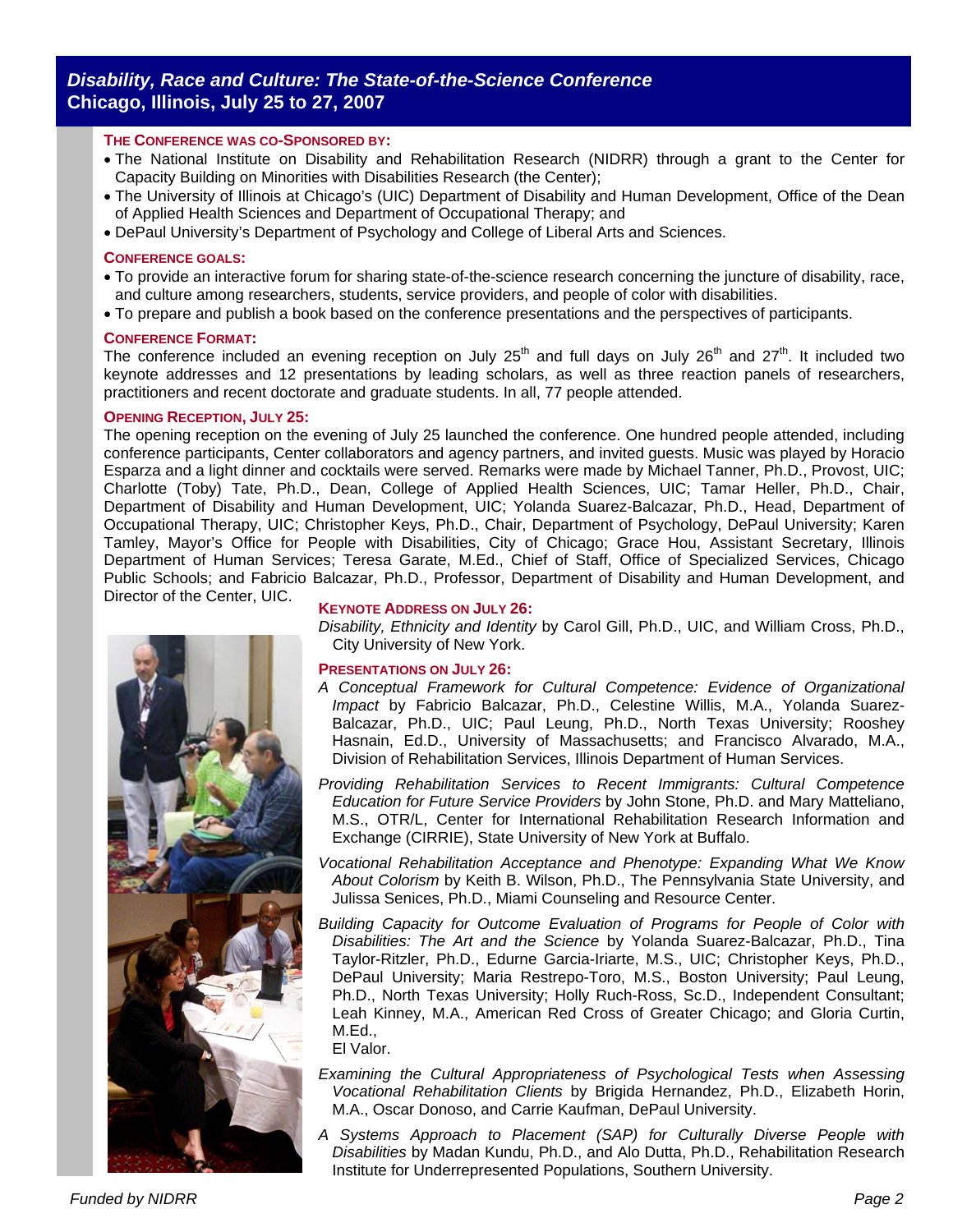#### **KEYNOTE ADDRESS ON JULY 27:**

*The Nature of Our "Knowing": Epistemology of Race and Disability Research* by Glenn T. Fujiura, Ph.D., and Carlos Drazen, M.A., UIC.

#### **PRESENTATIONS ON JULY 27:**

- *Theory and Research on Ethical Decision-Making Models: Implications for Multicultural Rehabilitation Counseling* by Jorge Garcia, Ph.D., George Washington University.
- *Three-factor Model of Multicultural Counseling for Consumers with Disabilities* by Allen N. Lewis, Ph.D., CRC, Virginia Commonwealth University, and Aisha Shamburger, M.S., CRC, Richmond Public Schools.
- *Employment and Rehabilitation Issues for Minority Women with Disabilities* by Diane Smith, Ph.D., and Reginald Alston, Ph.D., University of Illinois at Urbana-Champaign.
- *Challenges to Providing Culturally Appropriate Care in Rehabilitation Setting: Defining a Behavioral Research Agenda and Examining Recent Advances with African Americans* by Felicia Hill-Briggs, Ph.D. ABPP(Rp), Charisse Ewing, M.A., and Kennesha Kelly, Johns Hopkins Medical Institutions.
- *Community Participation of American Indians with Disabilities Living on Tribal Lands* by Julie Clay, MPH, and Tom Seekins, Ph.D., Rural Institute, University of Montana.
- *Development of Culturally Competent Mental Health Services and Supports for Minority Populations* by Judith A. Cook, Ph.D., and Lisa A. Razzano, Ph.D., UIC National Research and Training Center on Psychiatric Disability.





#### **RESEARCHER PANEL:**

Angela Odoms-Young, Ph.D. Northern Ilinois University

Juan Carlos Arango, Ph.D. Virginia Commonwealth University

Gary Kielhofner, Ph.D. UIC

Glen White, Ph.D. University of Kansas

Felicia Wilkins-Turner, Ed.D. Mashantucket Pequot Tribal Nation Vocational Rehabilitation Program

#### **PRACTITIONER PANEL:**

James Charlton Access Living Center for Independent Living

Teresa Garate, M.Ed. Chicago Public Schools

- Rene Luna Access Living Center for Independent Living
- Orville Townsend Iowa Department of Vocational Rehabilitation Services

#### **RECENT DOCTORATE AND GRADUATE STUDENT PANEL:**

- Courtney Bates, M.A. Ph.D. student in Psychology at DePaul **University**
- Erin Hayes Kelly, Ph.D. Shriners Children's Hospital, Chicago
- Yanling (Millie) Li, M.S., M.A. Ph.D. student in Disability Studies at UIC
- Juleen Rodakowski OTD student in Occupational Therapy at UIC
- Antonio Vasquez, M.A. Ph.D. student in Disability Studies at UIC